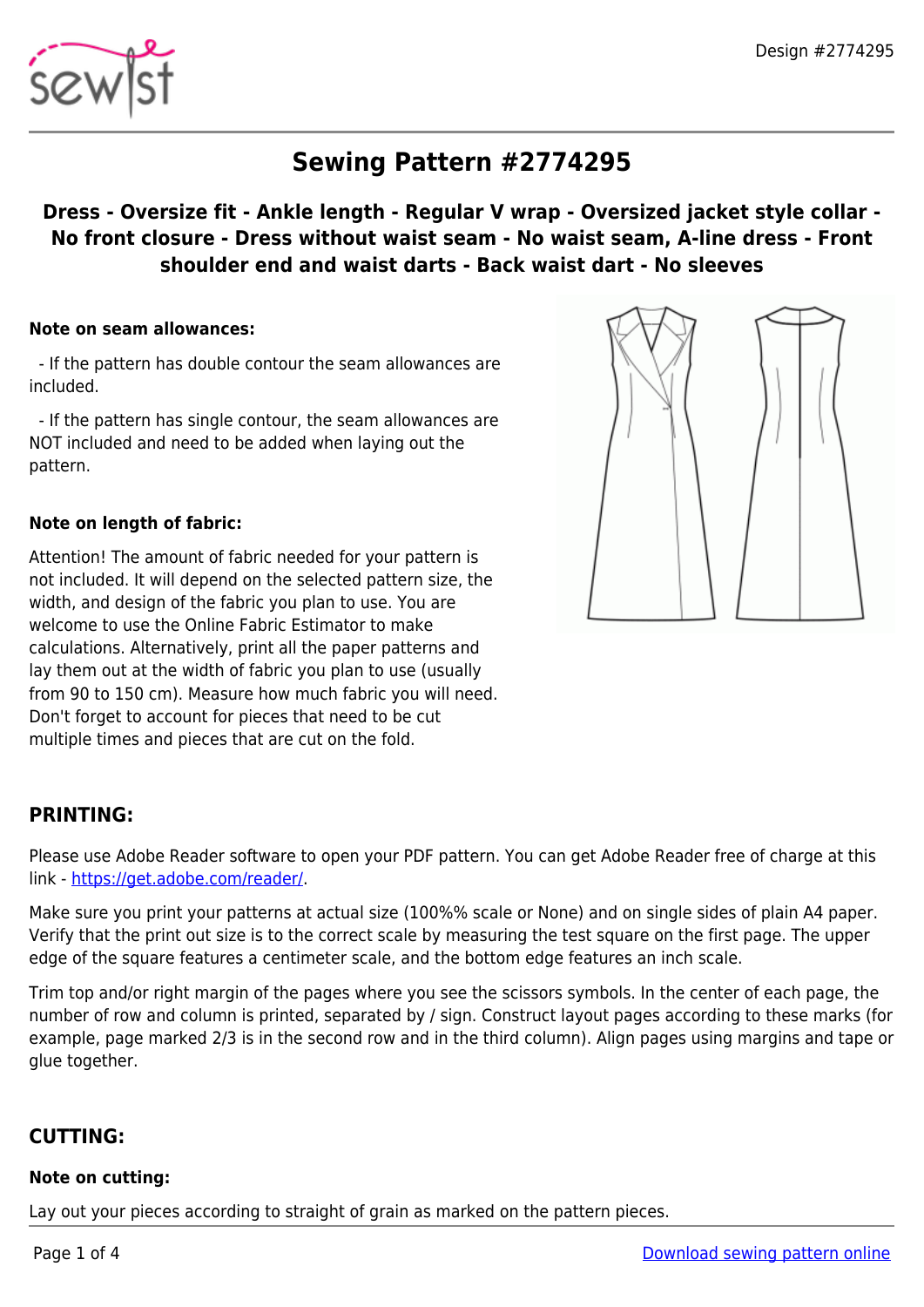

Some pieces will be cut on the fold, the corresponding edge will then be marked with a fold mark. Kindly pay attention to notes regarding type of fabric and quantity of required pieces on a block. For example, [ Main, Interfacing - cut 1+1 ] on a pattern piece means that you need to cut 1 piece as is and 1 mirrored piece from the main fabric as well as from interfacing.

Make sure to mark all notches and other design features such as pleats etc. from the pattern piece onto your fabric. When sewing the garment, pay attention to notches, they must match up.

\* The capital letters in brackets correspond to pattern blocks as seen in Online Fabric Estimator and in pattern blocks preview on the right.

## **INSTRUCTIONS:**

1. Stitch bust and waist darts on Front pieces. Start from the edge of the fabric, and stitch towards the dart corner, using a narrow stitch. Do not backstitch, leave long threads and tie a knot. Press the bulk of bust darts towards the center and waist darts toward the center.

2. Sew darts on Back pieces. Start from the edge of the fabric, and stitch towards the dart corner, using a narrow stitch. Do not backstitch, leave long threads and tie a knot. Press bulk of darts towards center back (see Figure in the right).



#### 3. **CENTER BACK ZIPPER**

- Fold under the seam allowances along the center back seam. Push them down with your hand, but do not press them.

- Open the dress zipper. Put it down onto the center back edge, right sides together. The teeth of the zipper should be matched with the center back of the garment. The edge of the zipper tape is directed towards the edge of the seam allowance.

- Line up the upper end of the zipper 1mm lower than the marked stitch line of the neckline edge (not the edge of the seam allowance of the neckline) and baste the zipper tape to the seam allowance of center back. Do not baste through both layers of the main fabric, but to the seam allowance only. It is best to baste with slanted stitches at the center of the zipper tape. Baste both the left and the right sides of the zipper, from the upper edge downwards.

- Install the invisible zipper foot.

- Push down the teeth of the left side of the zipper with the nail of your index finger, and thread them into the

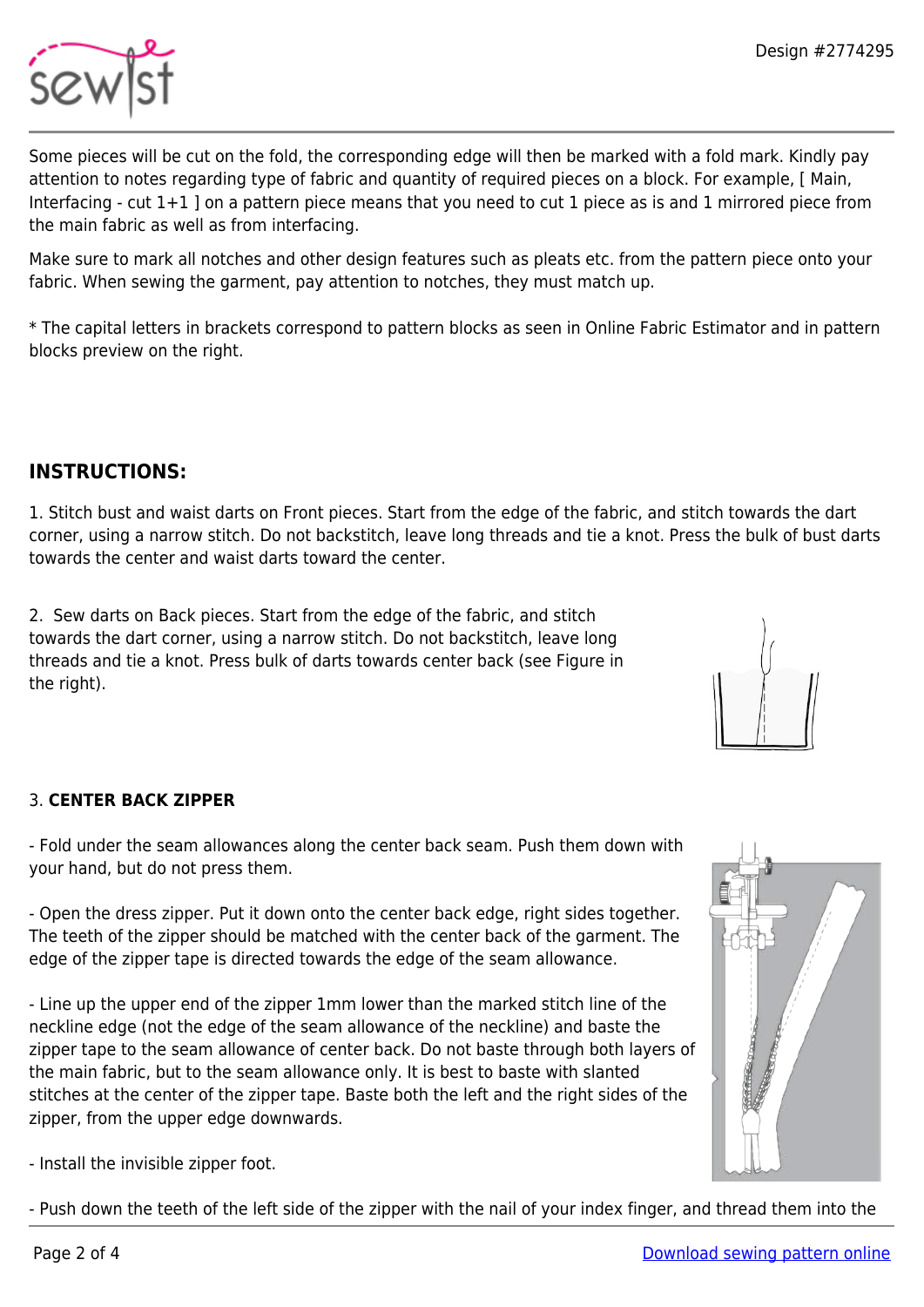

special groove of the zipper foot. Make sure to uncurl the spiral of the zipper with your nail a bit, so that you can see the future stitch line. Adjust the position of the needle and stitch the zipper close to teeth. Make sure that the stitch line is exactly at the center back line. Stop at 2 cm from the slider. Leave long ends, pull them to the wrong side, tie a knot and cut thread. (See Figure 1)

- Repeat for the right side of the zipper. Start stitching at the top and proceed downwards toward the hem. You may need to readjust the position of the needle depending on your zipper foot. (See Figure 2)

- Close the zipper.

- Baste the center back seam, folding away the lower end of the zipper, so that you can baste it up to the stitch line of the zipper.

- Install the zipper foot. Sew the center back seam from the lower edge (or the vent upper corner, if there's a vent) and stitch as closely as you can to the end of the zipper.

- Remove baste stitches. Slipstitch the base of the opening for zipper. Press the seam apart, pressing the opening for the zipper at the same time.

4. Sew side seams. Serge and press towards back.

5. Sew shoulder (if not yet sewn) and side seams of armhole facings. Press seam apart and serge. Serge outer edge of facings. Pin facing onto Shell right sides together, adjusting armhole edges and matching markings. Sew the armhole in two steps - first one front, and then the back. Clip into curves, turn pieces right side out and press. Topstitch seam allowances onto facing.

## **TECHNICAL DRAWING:**